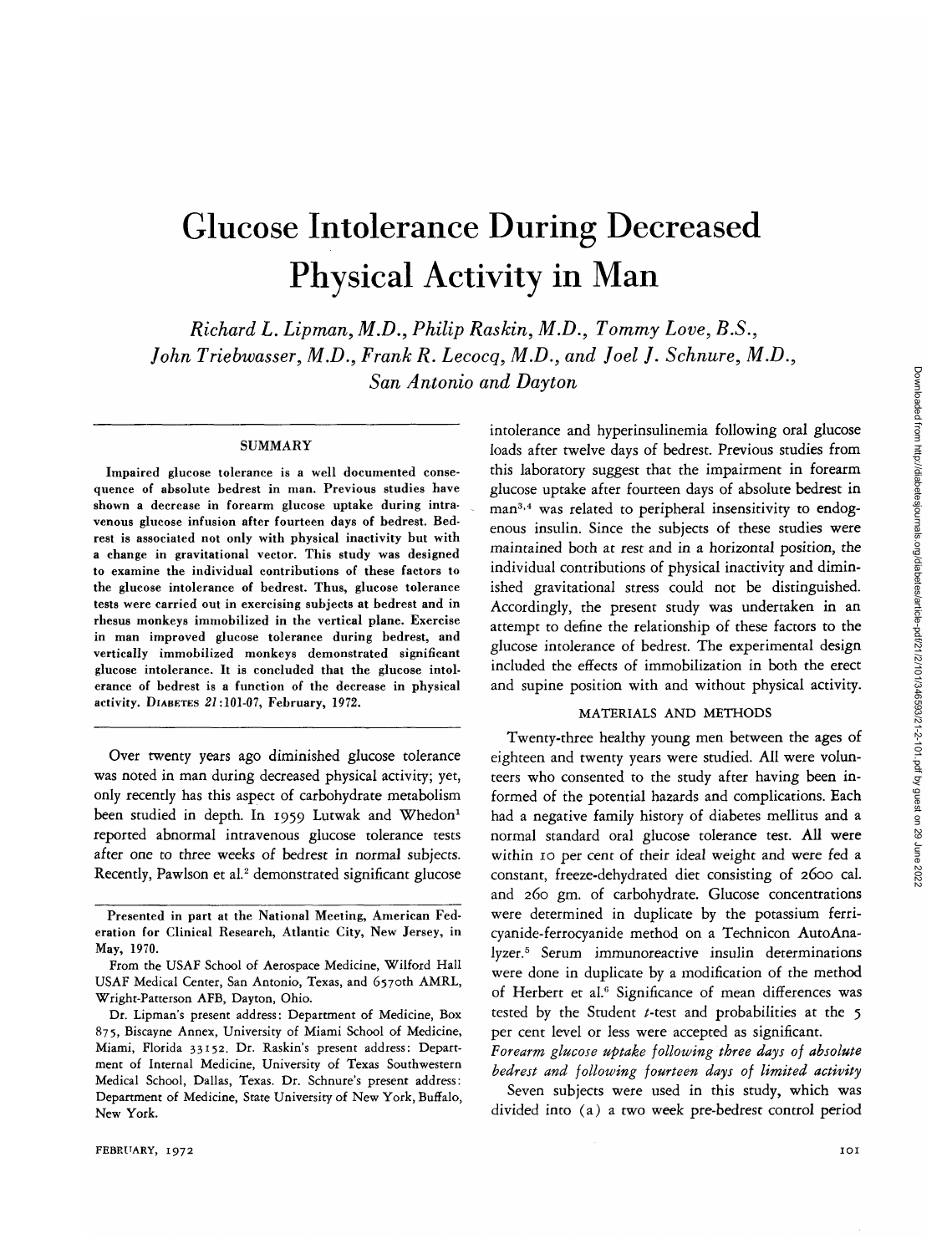of normal, but unregulated activity, (b) three days of absolute bedrest during which time the subjects were confined to bed and not permitted more than twenty degrees of head elevation followed in one month by (c) fourteen days of limited activity during which time the subjects were permitted three hours of quiet standing without exercise per day while the remaining twenty-one hours were spent at absolute bedrest. Glucose infusions were performed after an overnight fast according to a previously described method.4 In brief, arteriovenous glucose differences, forearm blood flow and peripheral glucose uptakes were determined prior to and during a 180-min. continuous glucose infusion. The glucose infusion rates required to produce the glucose concentration curves in the control period were duplicated for each individual during the subsequent bedrest and limited activity infusions by adjusting the rate of glucose infusion. Venous glucose concentrations were monitored continuously by introducing venous blood from a catheter in a brachial vein into an AutoAnalyzer. Urinary glucose was determined by a gas chromatographic technic and blood flow through the forearm was determined by a plethysmographic method.7

# *Oral glucose tolerance tests in subjects during prolonged bedrest: Effect of exercise on glucose tolerance*

The study consisted of a six week pre-bedrest control period followed by a thirty-five-day period of absolute bedrest. During the control period all eight of the subjects participated in an exercise program using a specifically designed body ergometer that permitted vigorous exercise in the supine position. Each subject spent one hour per day divided into three twenty-minute periods exercising to 70 per cent of his maximum oxygen consumption and performing 300,000 ft.-lb. of work per day. The total energy expended was 600 Kcal. per day as determined by oxygen consumption. The mean heart rate throughout the exercise period was 150 beats per minute. During the bedrest period four of the eight subjects were confined to bed while continuing the identical exercise program while the other four remained confined to bed without the exercise. Oral glucose tolerance tests were performed on the fortieth day of the control period and on the thirty-fifth day of the bedrest period.

# *Intravenous insulin tolerance tests before and after fourteen days of bedrest*

Eight male volunteers participated in this study which was divided into a control period of two weeks of normal activity followed by a period of absolute bedrest for fourteen days. Intravenous insulin tolerance tests were carried out in the forenoon fasting state during the control period and on the fourteenth day of absolute bedrest.

# *Intravenous glucose tolerance tests in normal and vertically immobilized rhesus monkeys*

Fifteen male rhesus monkeys *(Macaca mulatta)* ranging in weight from 3.4 kg. to 6.8 kg. were maintained on an ad libitum standard diet of monkey chow. After three days of carbohydrate loading consisting of 50 gm. of glucose per day, ten normal monkeys underwent an intravenous glucose tolerance test using 1 gm. of glucose per kg. body weight. Five other monkeys were immobilized in the vertical position according to the following method: All of the monkeys were anesthetized with Sernylan (1 mg./kg. body weight) during the construction of full body casts according to the method of Kazarian and Von Gierke.<sup>8</sup> After construction of the casts, the monkeys were placed in the vertical position. These animals were fed similar diets as the controls twice daily by hand. After two to sixteen weeks of immobilization and following three days of carbohydrate loading, intravenous glucose tolerance tests were performed on these monkeys. The glucose disappearance rate was calculated according to the method of Lundbaek.<sup>9</sup>

#### RESULTS

*Forearm glucose uptake during bedrest and limited activity*

There was no consistent weight change during the



**FIG. I. Mean ( ± SEM) venous blood glucose curves. Mean venous glucose concentration prior to and at fiveminute intervals during the 180-min. glucose infusion were not significantly different among the three groups.**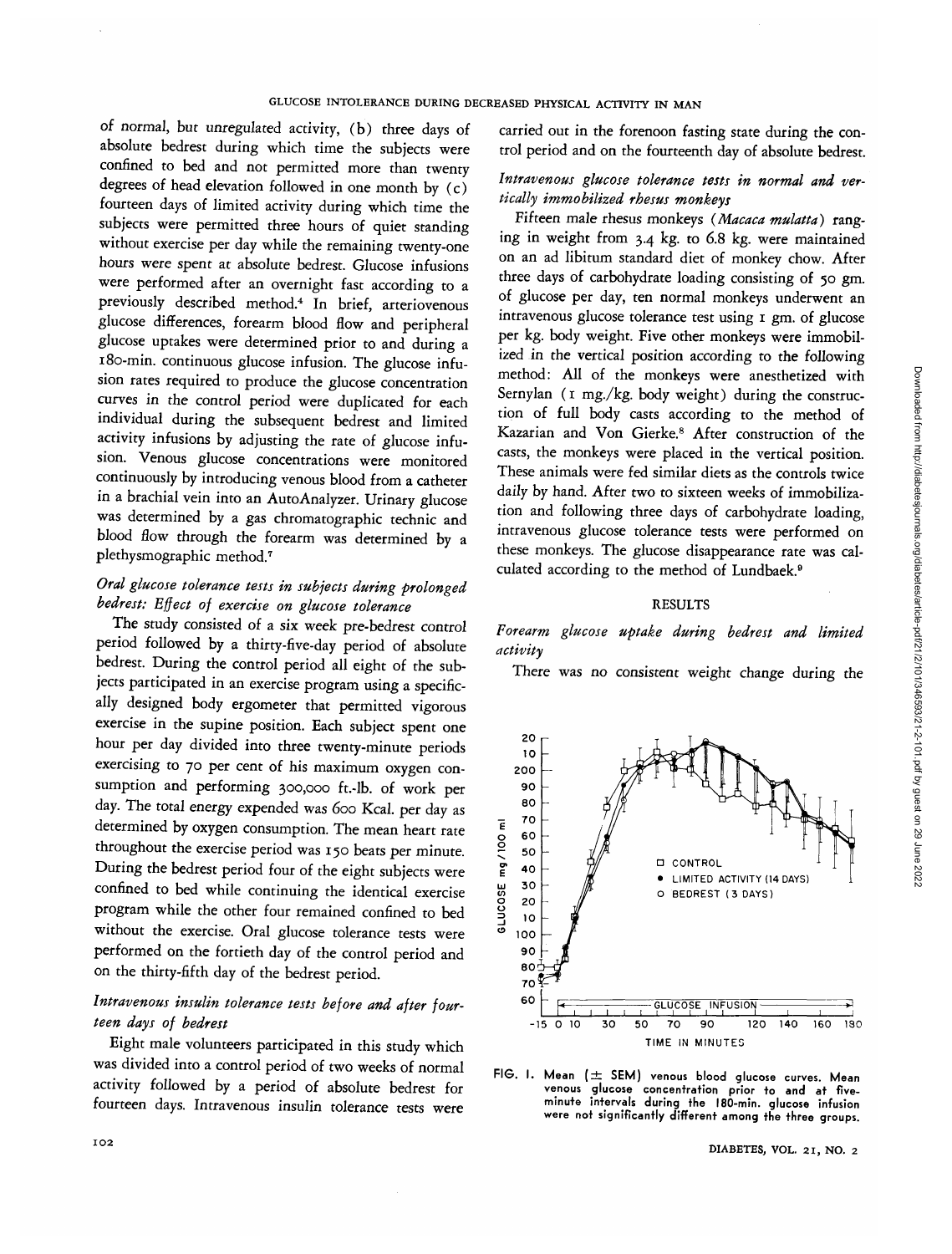#### RICHARD L. LIPMAN, M.D., AND ASSOCIATES

| ARI |  |
|-----|--|
|-----|--|

|                       | Net glucose<br>$loads*(gm.)$<br>(mean $\pm$ SEM) | Urinary glucose<br>(gm.)<br>(mean $\pm$ SEM) | AV <sup>†</sup> glucose<br>difference<br>(mg./100 ml.)<br>(mean $\pm$ SEM) | Forearm<br>blood flow<br>$(m!/100 \text{ m}$ .<br>muscle/min.)<br>$(\text{mean} \pm \text{SEM})$ | Peripheral<br>glucose<br>$(mg. / 100 \text{ m}$ .<br>muscle/min.)<br>$(mean \pm SEM)$ |
|-----------------------|--------------------------------------------------|----------------------------------------------|----------------------------------------------------------------------------|--------------------------------------------------------------------------------------------------|---------------------------------------------------------------------------------------|
| Control (C)           | $183.7 \pm 8.3$                                  | $11.8 \pm 2.6$                               | $51.2 \pm 2.6$                                                             | $3.89 \pm 0.11$                                                                                  | $1.86 \pm 0.08$                                                                       |
| Bedrest (B)           | $144.2 \pm 13.1$                                 | $8.0 \pm 2.5$                                | $33.6 \pm 2.8$                                                             | $3.83 \pm 0.15$                                                                                  | $1.02 \pm 0.19$                                                                       |
| Limited activity (LA) | $155.6 \pm 17.8$                                 | $19.4 \pm 4.5$                               | $47.3 \pm 2.9$                                                             | $4.97 \pm 0.17$                                                                                  | $2.18 \pm 0.13$                                                                       |
| $C \times B1$         | < 0.05                                           |                                              | <.001                                                                      | > .05                                                                                            | < .05                                                                                 |
| $C \times LA$         | > .05                                            |                                              | > .05                                                                      | < .001                                                                                           | > .05                                                                                 |

Glucose loads, arteriovenous (AV) glucose differences, and peripheral glucose uptake during glucose infusion

\* Infused glucose loads needed to produce the control venous glucose curve or to reproduce the control glucose curves; the

 $\dagger$  Mean values represent the mean of the individual AV differences from the five- through 180-min. samples.  $\ddagger$  T-test for paired observations.

bedrest and limited activity periods. The seven subjects had a mean weight gain of 1.2  $\pm$  2.2 lb. (SEM) during the bedrest period and during the limited activity period the mean weight gain was  $0.5 \pm 1.5$  lb. above the control.

*Venous blood glucose curves.* Mean pre-infusion glucose values were unchanged after three days of absolute bedrest and after fourteen days of limited activity from control values. The mean venous blood glucose curves are given in figure 1. There were no significant differences between glucose concentrations calculated at tenminute intervals during the glucose infusions. Net glucose loads were calculated by subtracting the amount of glucose in the urine from the total glucose administered during each infusion (table 1). The mean net glucose load required to produce the control curves was 183.7  $\pm$  8.3 gm. and 155.6  $\pm$  17.8 gm. during limited activity. These were not significantly different. Following three days of bedrest there was a significant decrease in the mean amount of glucose needed to reproduce the same curves  $(144.2 \pm 13.1 \text{ gm.})$ .

*Arteriovenous {AV) glucose differences, forearm blood flow and glucose uptake prior to glucose infusion.* Mean fasting pre-infusion AV glucose difference was less after three days of bedrest (0.4 *±* 1.2 mg./ioo ml.) as compared to control  $(8.8 \pm 2.7 \text{ mg}/\text{100 ml.})$ . Mean fasting AV glucose difference following limited activity (4.8  $\pm$  1.6 mg./100 ml.) was not statistically different from control. The mean forearm blood flow following three days of bedrest (3.1  $\pm$  0.29 ml./ 100 ml. muscle/min.) was not significantly altered as compared to the control  $(3.72 \pm 0.34 \text{ mg./100})$ ml. muscle/min.). Following limited activity the mean forearm blood flow was increased (5.22 *±* 0.47 ml./100 ml. muscle/min.) when compared to control. The calculated mean peripheral glucose uptake was significantly lower after three days of bedrest ( $0.01 \pm 0.003$  mg. glucose/100 ml. muscle/ min.) as compared to control (0.41 *±* 0.16 mg. glucose/100 ml. muscle/min.) but unchanged following limited activity (0.33  $\pm$  0.10 mg. glucose/100 ml. muscle/min.), despite an elevation in forearm blood flow.

*Arteriovenous glucose differences, forearm blood flow and peripheral glucose uptake during glucose infusion.* Mean values obtained from the five- through 180-min. samples during the glucose infusion are given in table 1. Mean arteriovenous glucose difference was unchanged following limited activity, but significantly depressed following three days of absolute bedrest. Mean peripheral glucose uptake following three days of bedrest was



FIG. 2. Mean  $(\pm$  SEM) immunoreactive insulin concentrations before and during glucose infusion.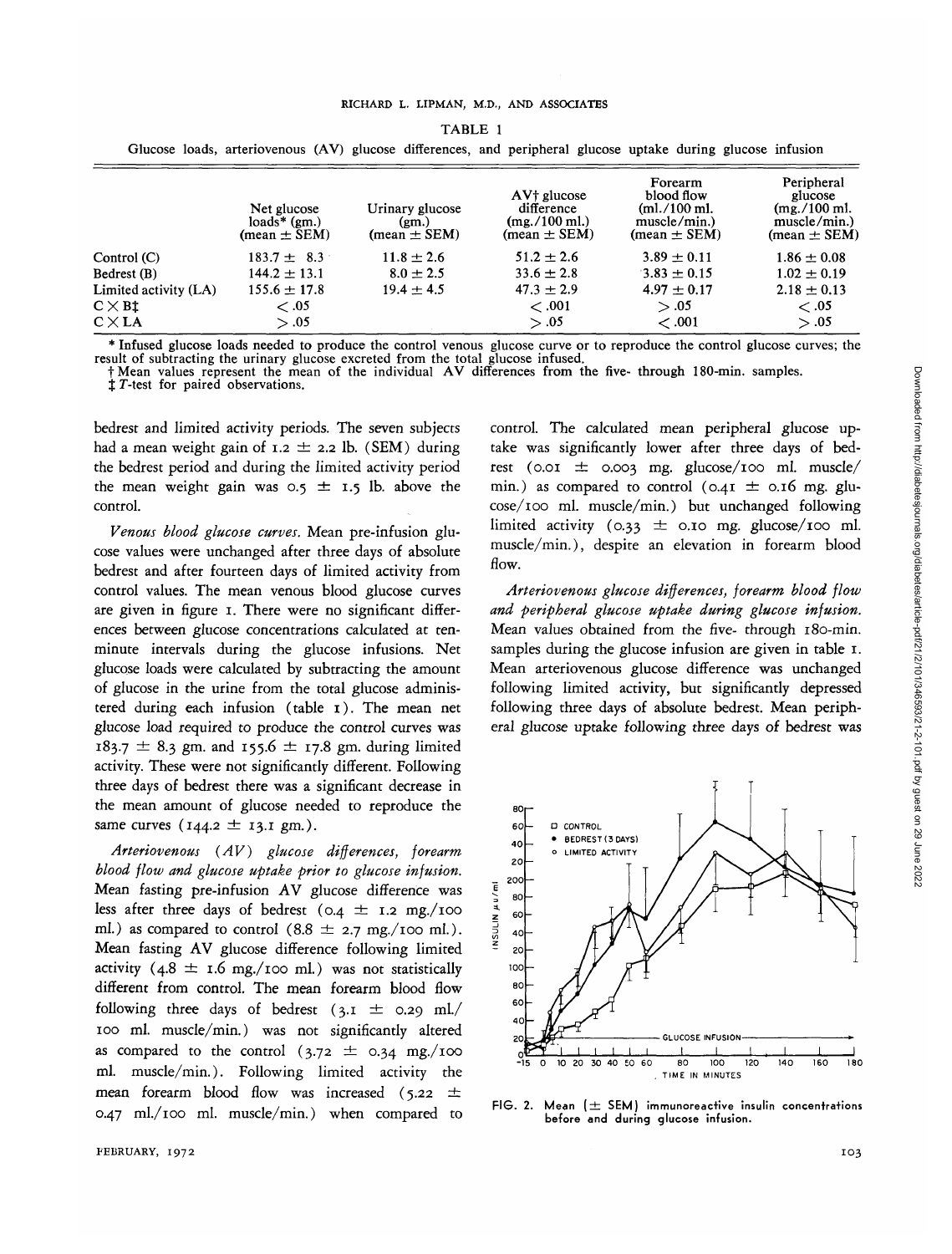significantly lower than the control (1.02 *±* 0.19 mg. glucose/100 ml. muscle/min. vs.  $1.86 \pm 0.08$  mg. glucose/100 ml. muscle/min.). Following the fourteen days of limited activity, the calculation of forearm glucose uptake resulted in higher mean value as compared to the control value due to an increase in peripheral blood flow.

*Serum immunoreactive insulin concentrations prior to and during glucose infusion.* Serum immunoreactive insulin values prior to and during the glucose infusion are given in figure 2. Mean fasting, pre-infusion serum insulin values were no different when comparing control (8.4  $\pm$  2.2  $\mu$ U./ml.), three-day bedrest (7.4  $\pm$ 2.8  $\mu$ U./ml.) and limited activity (7.7  $\pm$  2.5  $\mu$ U./ml.) values. Mean serum immunoreactive insulin values during the glucose infusion were not significantly different among the groups.

# *Oral glucose tolerance tests in exercising and nonexercising subjects at bedrest*

Subjects that exercised throughout the study had a mean weight gain of  $0.5 \pm 0.9$  lb. during the bedrest period. The subjects that did not exercise during the bedrest period had a mean weight gain of 1.2 *±* 0.5

lb. Glucose and immunoreactive insulin values before and after the glucose ingestion are given in table 2 and illustrated in figure 3. There was no significant difference in glucose values when comparing the exercise and nonexercise group during the control and bedrest periods. The subjects that continued to exercise throughout the bedrest period had fasting and sixty-minute postglucose ingestion values similar to their control. Glucose values at 120 and 180 min. following the glucose load in the exercise group, however, were significantly elevated above their control values. Subjects that did not exercise during the bedrest period had fasting, 60, 120 and 180 min. glucose values significantly higher than their control values, despite serum immunoreactive insulin values at sixty and 120 min. postglucose ingestion that were significantly elevated when compared to their control response.

# *Intravenous insulin tolerance tests during bedrest*

As in previous studies the subjects had a slight weight gain during the bedrest period. The mean weight gain was  $0.8 \pm 0.5$  lb. after fourteen days of bedrest. Plasma glucose values before and after insulin administration are illustrated in figure 4. While there were no changes

|                   | Control            |              |               |              | <b>Bedrest</b> |                  |              |                                  |                |               |                  |
|-------------------|--------------------|--------------|---------------|--------------|----------------|------------------|--------------|----------------------------------|----------------|---------------|------------------|
| Subject           | Test*              | 0            | 60            | 120          | 180            | Insulin†<br>area | $\bf{0}$     | 60                               | 120            | 180           | Insulin†<br>area |
| Exercise group    |                    |              |               |              |                |                  |              |                                  |                |               |                  |
| JF                | glucose<br>insulin | 86.2<br>16.0 | 87.6<br>24.0  | 59.7<br>4.0  | 76.7<br>—      | 332              | 85.7<br>13.0 | 130.2<br>115.0                   | 90.8<br>7.0    | 80.4<br>13.0  | 5,967            |
| DS                | glucose<br>insulin | 62.8<br>15.0 | 80.0<br>34.0  | 73.8<br>27.0 | 60.2<br>3.0    | 1,680            | 92.5<br>19.0 | 122.5<br>86.0                    | 113.9<br>67.0  | 85.7<br>4.0   | 6,540            |
| R <sub>B</sub>    | glucose<br>insulin | 54.1<br>4.0  | 63.3<br>79.0  | 60.7<br>8.0  | 55.1<br>4.0    | 4,740            | 81.6<br>6.0  | $\overline{\phantom{0}}$<br>58.0 | 109.7<br>4.0   | 80.1<br>--    | 3,840            |
| JS                | glucose<br>insulin | 82.1<br>23.0 | 77.9<br>28.0  | 74.8<br>8.0  | 60.7<br>4.0    | 338              | 87.8<br>16.0 | 82.8<br>58.0                     | 82.1<br>4.0    | 83.9<br>—     | 2,184            |
| glucose           | mean<br><b>SEM</b> | 71.3<br>7.7  | 77.2<br>$5.1$ | 67.3<br>4.1  | 63.2<br>4.7    |                  | 86.9<br>2.3  | 111.6<br>15.0                    | 99.1<br>7.6    | 82.5<br>1.4   |                  |
| insulin           | mean<br><b>SEM</b> | 14.5<br>3.9  | 41.3<br>12.8  | 11.8<br>5.2  | 3.7<br>0.3     | 1,772<br>1,039   | 13.4<br>2.8  | 86.3<br>16.5                     | 33.0<br>16.1   | 10.3<br>3.2   | 4,633<br>1,002   |
| Nonexercise group |                    |              |               |              |                |                  |              |                                  |                |               |                  |
| JB                | glucose<br>insulin | 65.8<br>11.0 | 89.4<br>63.0  | 65.2<br>26.0 | 65.2<br>13.0   | 3,900            | 85.7<br>31.0 | 138.2<br>143.0                   | 94.3<br>39.0   | 54.0<br>14.0  | 7,040            |
| <b>SR</b>         | glucose<br>insulin | 62.5<br>15.0 | 117.6<br>69.0 | 93.0<br>16.0 | 62.3<br>11.0   | 3,276            | 85.7<br>8.0  | 167.6<br>157.0                   | 154.8<br>139.0 | 111.2<br>59.0 | 13,740           |
| RB                | glucose<br>insulin | 63.6<br>7.0  | 76.5<br>43.0  | 65.8<br>19.0 | 58.5<br>7.0    | 2,880            | 87.8<br>4.0  | 126.1<br>67.0                    | 117.3<br>92.0  | 78.0<br>7.0   | 8,880            |
| DK                | glucose<br>insulin | 75.0<br>13.0 | 80.1<br>66.0  | 62.1<br>22.0 | 62.9<br>2.0    | 3,567            | 86.0<br>3.0  | 114.0<br>72.0                    | 101.4          | 80.7<br>33.0  | 5,310            |
| glucose           | mean<br><b>SEM</b> | 66.7<br>2.8  | 90.9<br>9.3   | 71.5<br>7.2  | 62.2<br>1.4    |                  | 86.3<br>0.5  | 136.5<br>11.5                    | 116.9<br>13.5  | 81.0<br>11.7  |                  |
| insulin           | mean<br><b>SEM</b> | 11.5<br>1.7  | 60.3<br>5.9   | 48.3<br>26.0 | 8.3<br>2.4     | 3,406<br>217     | 11.5<br>6.6  | 109.8<br>23.4                    | 90.0<br>28.9   | 28.3<br>11.6  | 8,743<br>1,818   |

TABLE 2 Oral glucose tolerance tests during prolonged bedrest: Effect of exercise

\* Glucose (mg./100 ml.); insulin  $(\mu U./ml.)$ .

 $\dagger$  Area subtended by serum insulin curve and integrated expressed as  $\mu$ U./min./ml.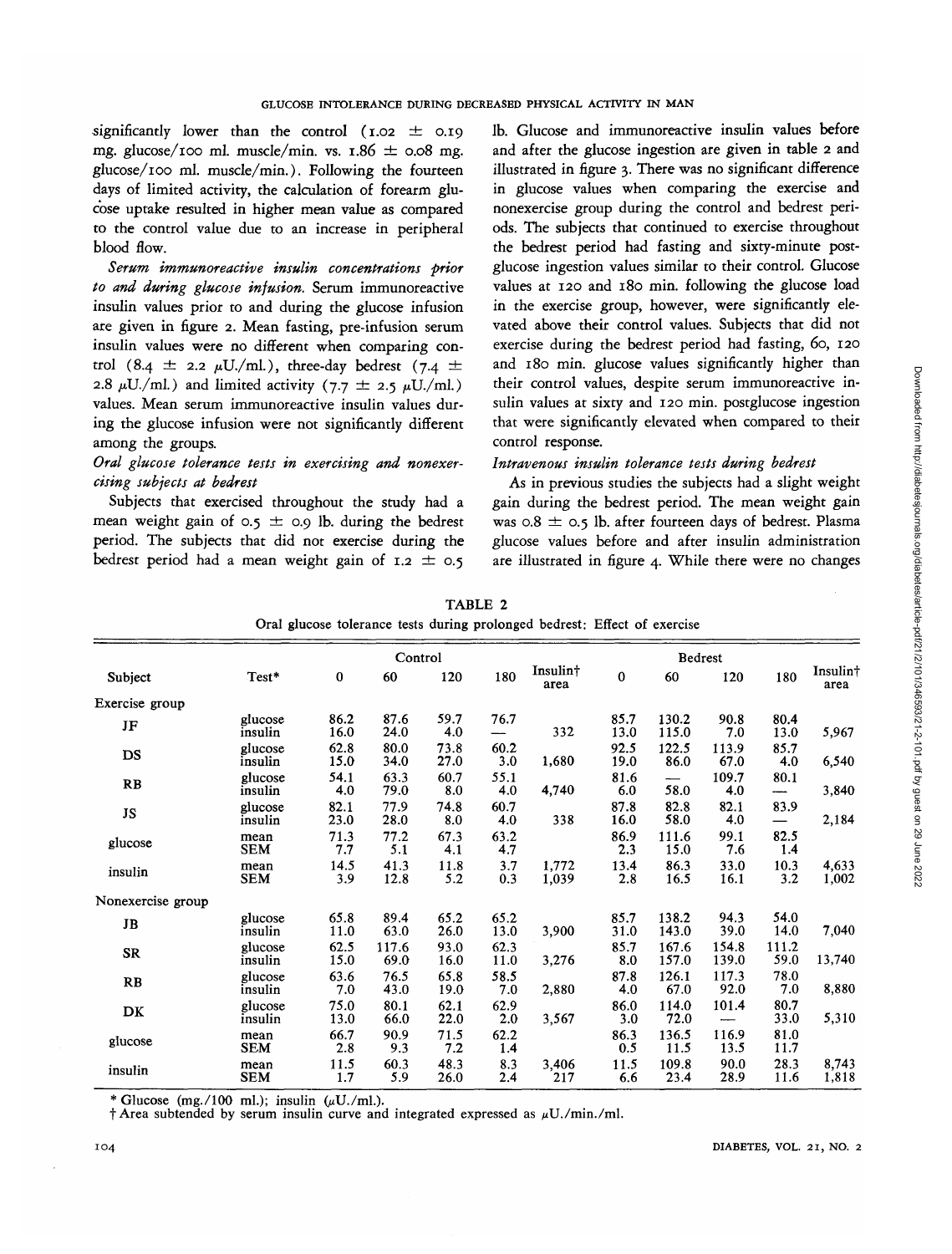

FIG. 3. **Mean ( ± SEM) plasma glucose and serum immunoreactive insulin during glucose tolerance tests in exercising and nonexercising subjects. Glucose and insulin values during the control when all subjects exercised were similar when comparing the two groups. Glucose tolerance tests were done on the fortieth day of the control period and on the thirty-fifth day of the bedrest period.**

in fasting glucose concentrations after bedrest, there was a greater fall in mean plasma glucose twenty and thirty minutes after insulin during the control as compared to the bedrest response (41.6  $\pm$  3.4 mg./100 ml. vs. 63.8  $\pm$ 5.5 mg./100 ml. and 44.0  $\pm$  3.4 mg./100 ml. vs. 61.9  $\pm$  6.3 mg./100 ml.).

## *Intravenous glucose tolerance tests in control and immobilized monkeys*

Monkeys that were immobilized maintained their weight throughout the period of immobilization. Intravenous glucose tolerance tests in the normal controls and in the immobilized monkeys are given in table 3 and illustrated in figure 5. The mean glucose disappearance rate  $(K_G)$  for the immobilized monkeys was significantly less than the normal monkeys, 4.81 *±* 0.26 with a range of 3.83 to 6.30.



**FIG. 4. Plasma glucose following O.I U. per kg. of body weight of Regular insulin prior to and on the fourteenth day of absolute bedrest in eight subjects (mean ± SEM). Monkeys immobilized from two to sixteen weeks are grouped together.**

#### DISCUSSION

The significant reduction in peripheral glucose uptake in these studies indicates that glucose intolerance occurs as early as seventy-two hours after the onset of absolute bedrest. The failure of the forearm muscles during bedrest to utilize glucose is secondary to peripheral insulin resistance and not the consequence of insulin deficiency since bedrest insulin concentrations were equal to or slightly greater than the control values. Moreover, subjects at bedrest are resistant to exogenously administered insulin as indicated by a smaller fall in glucose following insulin administered after bedrest as compared to control. Fasting insulin and glucose concentrations, however, were unchanged following three days of bedrest as compared to the significant elevation in glucose and insulin after fourteen days of bedrest in a previous study,<sup>4</sup> and after thirty-five days of bed-

TABLE 3

Glucose disappearance rates  $(K_G)$  following intravenous glucose administration in normal and vertically immobilized monkeys

|                                                           | Immobilized  |                 |         |          |  |  |  |  |
|-----------------------------------------------------------|--------------|-----------------|---------|----------|--|--|--|--|
| Non-immobilized                                           | 2 weeks      | 6 weeks         | 9 weeks | 16 weeks |  |  |  |  |
| 4.92<br>5.77<br>4.95<br>6.30<br>4.33<br>3.83              | 3.30<br>2.77 | 1.86            | 2.76    | 2.76     |  |  |  |  |
| 5.13<br>3.90<br>4.30<br>4.95<br>4.81 (Mean)<br>0.26 (SEM) |              | $2.69*$<br>0.23 |         |          |  |  |  |  |

Represents the mean of all of the immobilized animals.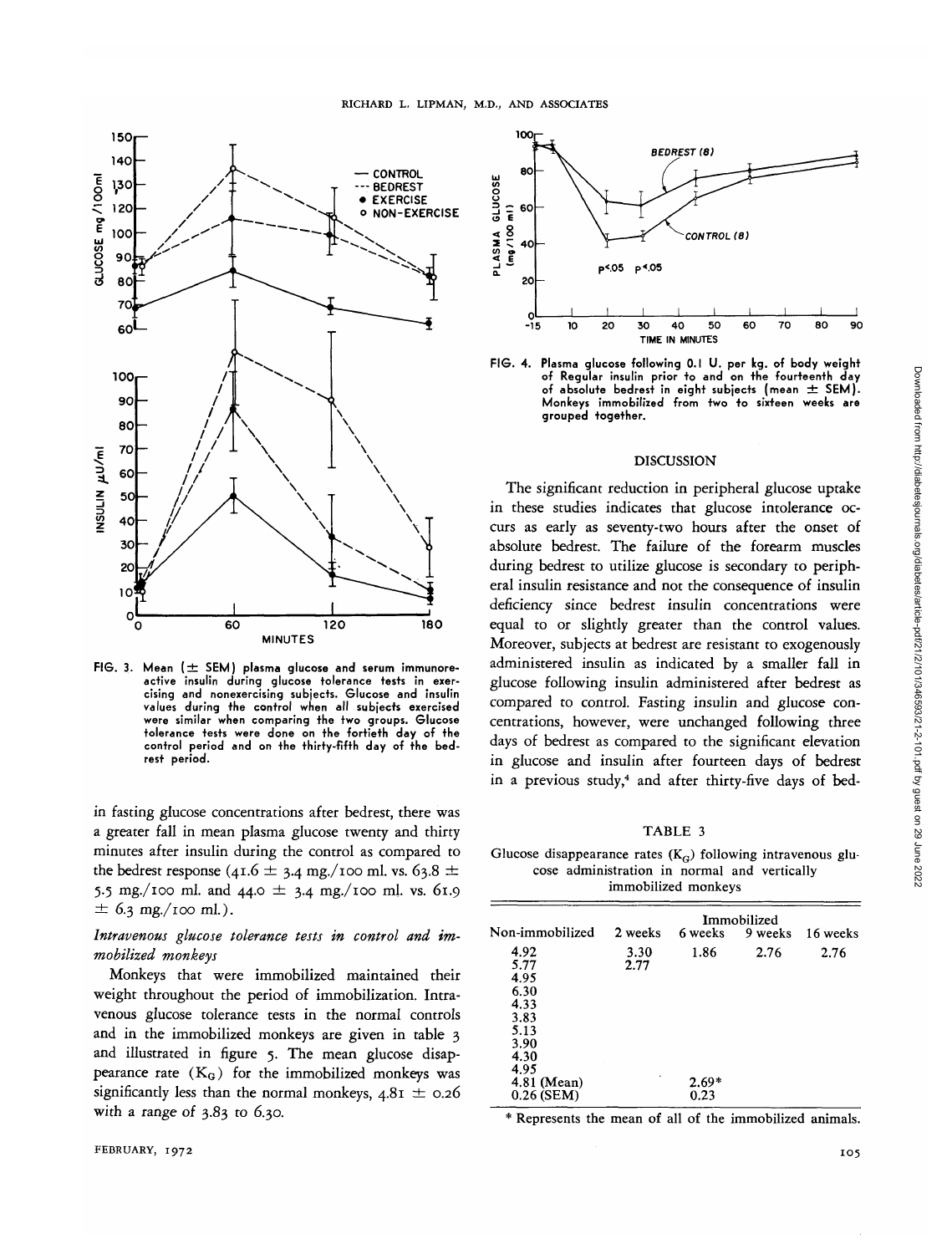



#### FIGURE 5

Mean  $(\pm$  SEM) plasma glucose concentration following intravenous administration of glucose (I gm. per kg. body weight) in normal and vertically immobilized monkeys.

rest in the nonexercising group in this study. In addition, peripheral glucose uptake appears to diminish progressively during the course of bedrest from 82 per cent of control at three days to 56 per cent of control after fourteen days of bedrest.4

Physical inactivity, however, was accomplished in these and previous studies by the use of absolute bedrest, which by necessity involves maintenance of the horizontal position. Concomitant with the physical deconditioning, therefore, there is a change in the gravitational vector acting on the fluid and semifluid components of the body. These changes have been estimated to be a reduction to approximately one seventh of the force of gravity.<sup>10</sup> The reduction in gravitational

forces by bedrest has been shown to cause marked cardiovascular plasma volume and extracellular fluid changes.10 The relative contribution of the physical deconditioning and the change in gravitational vector to any of the physiologic changes of bedrest, including changes in glucose metabolism, has not been evaluated previously. The forearm glucose uptake studies during limited physical activity were done in order to delineate the effects of minimal erect physical activity on glucose uptake. Forearm glucose uptake, the glucose loads required to produce equal venous glucose curves and arteriovenous glucose differences following fourteen days of limited activity, were unchanged as compared to the control. It would appear from these results that the physical activity